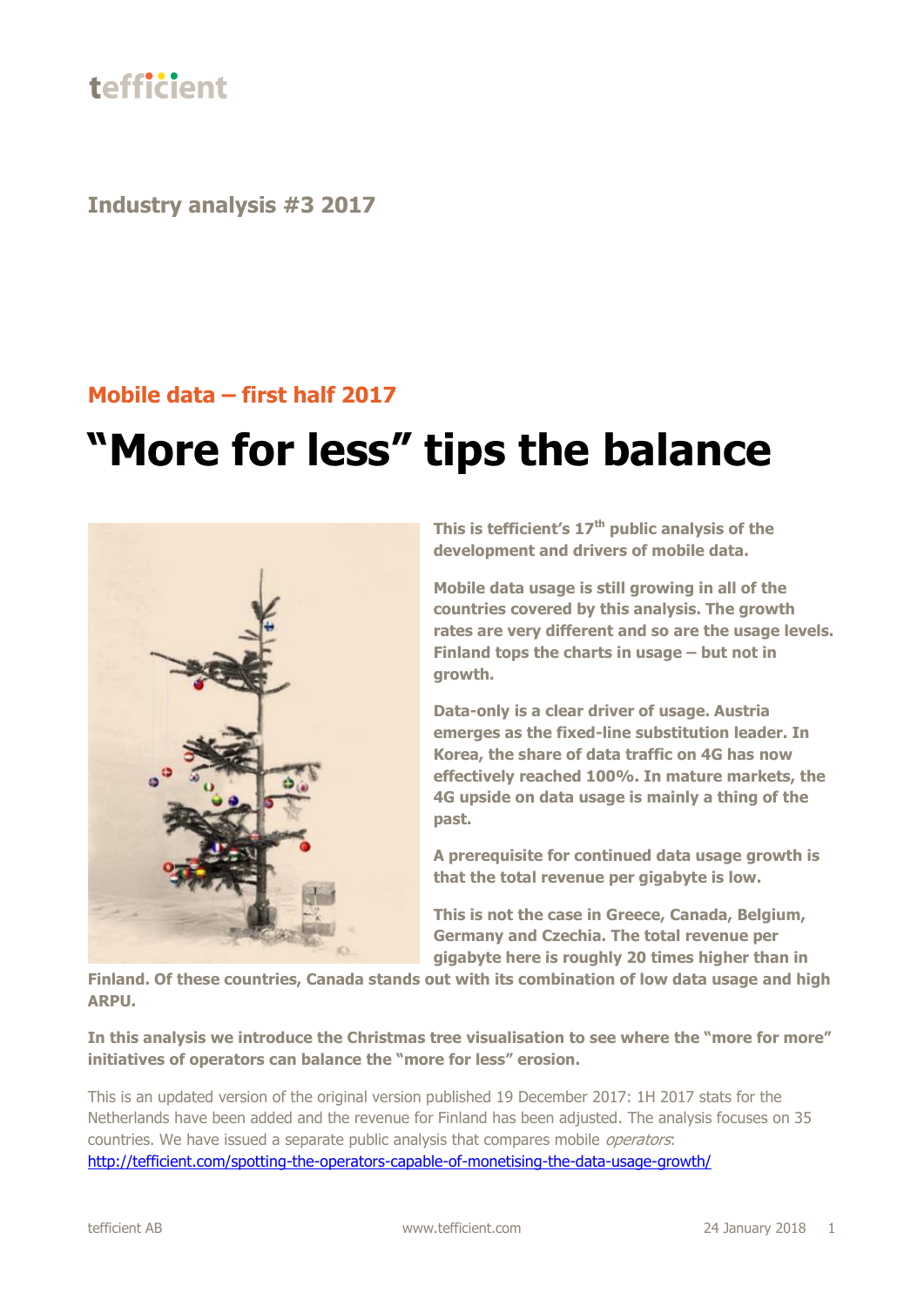#### **Data usage continues to grow – spans from 0.8 to 11.3 GB per SIM per month**

Figure 1 shows the development of mobile data usage for 35 countries where regulators<sup>1</sup> report mobile data traffic. To add some colour to our comparison – which otherwise mainly covers mature markets – we have added **China** and **India** – two markets where mobile data develops fast.

But if we start from the top, **Finland** and **Taiwan** are still holding the number one and two positions in the world when it comes to mobile data usage. The average Finnish SIM card<sup>2</sup> carried 11.3 GB of data per month in 1H 2017. **53%** of the Finnish SIMs (60% if excluding M2M) had **unlimited data volume** in June 2017.



Figure 1. Development of mobile data usage per SIM per month – per country

The average Taiwanese SIM carried 9.7 GB per month. Unlimited data is behind Taiwan's usage development as well, but since a large share of lower-priced subscriptions are unlimited only within the binding period of a contract, it remains to be seen if the Taiwanese mobile data usage growth will cool off at some point.

**.** 

<sup>&</sup>lt;sup>1</sup> Exception: USA, where data is from industry body CTIA

<sup>&</sup>lt;sup>2</sup> When we say 'per SIM' we include all SIMs in a market – also M2M – unless explicitly stated differently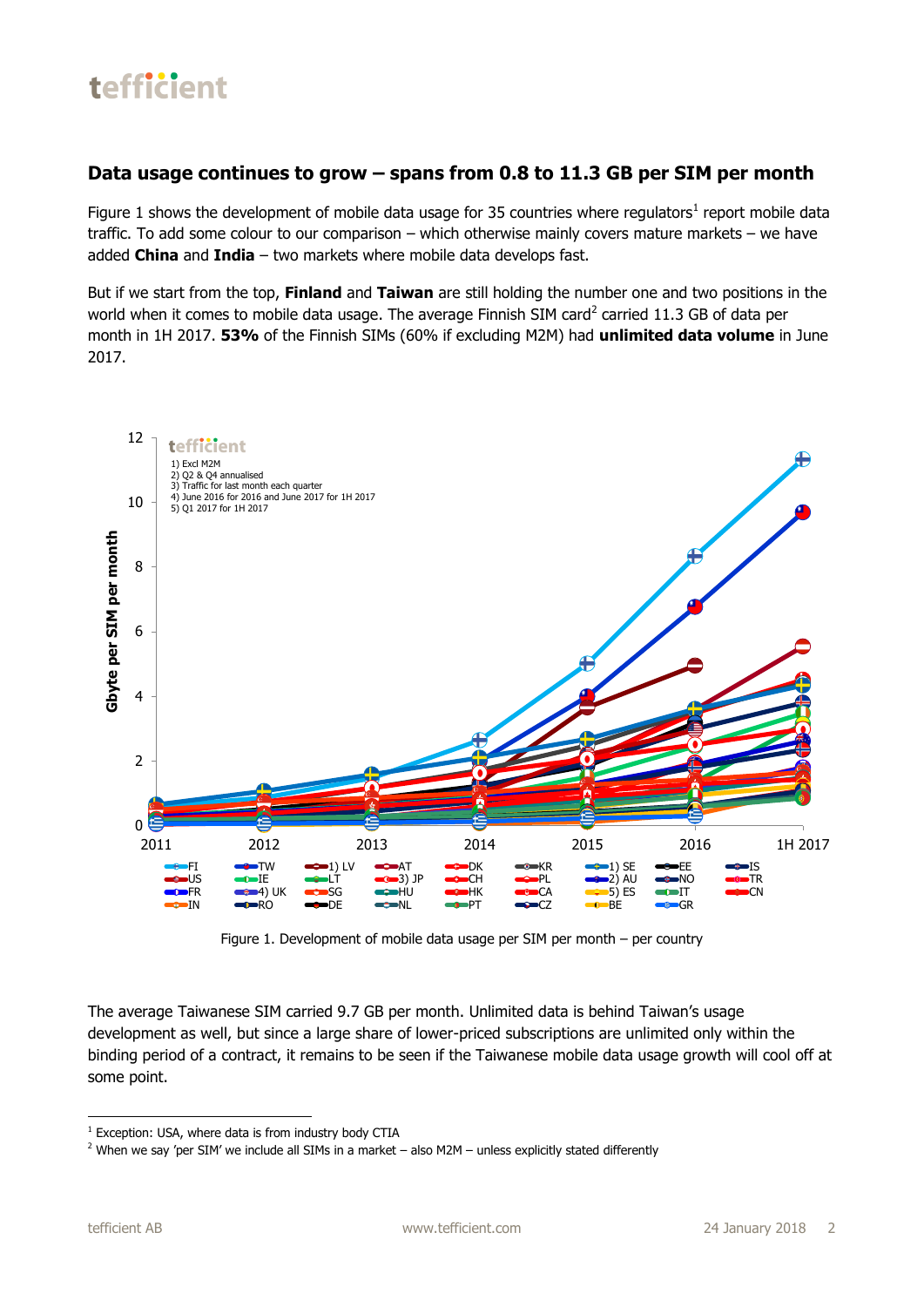

**Austria**'s mobile data usage is developing quickly. **Fixed-line substitution** is a major driver of the development, fuelled by Austria's generally weak position within fast fixed broadband and fibre to the homes. Since Latvia reports once a year, it's not yet possible to say if Austria has passed Latvia to become the new number three in our comparison.

Other countries with relatively high data usage are **Denmark**, **Korea** (hiding behind **Sweden**), **Iceland** and **Ireland**. Based on 2016 statistics, Estonia and USA should likely also be in this group.

The legend of Figure 1 is showing the ranking of the 35 studied countries. But since it's difficult to spot all countries, Figure 2 is showing the ranking based on 1H 2017 data.



Figure 2. Mobile data usage per SIM per month, 1H 2017 – per country

Since countries that only report once a year aren't included in Figure 2 it can appear as if Portugal has the lowest data usage. This is likely not the case. To visualise the development also for the lowest usage markets, Figure 3 gives a zoom-in on Figure 1.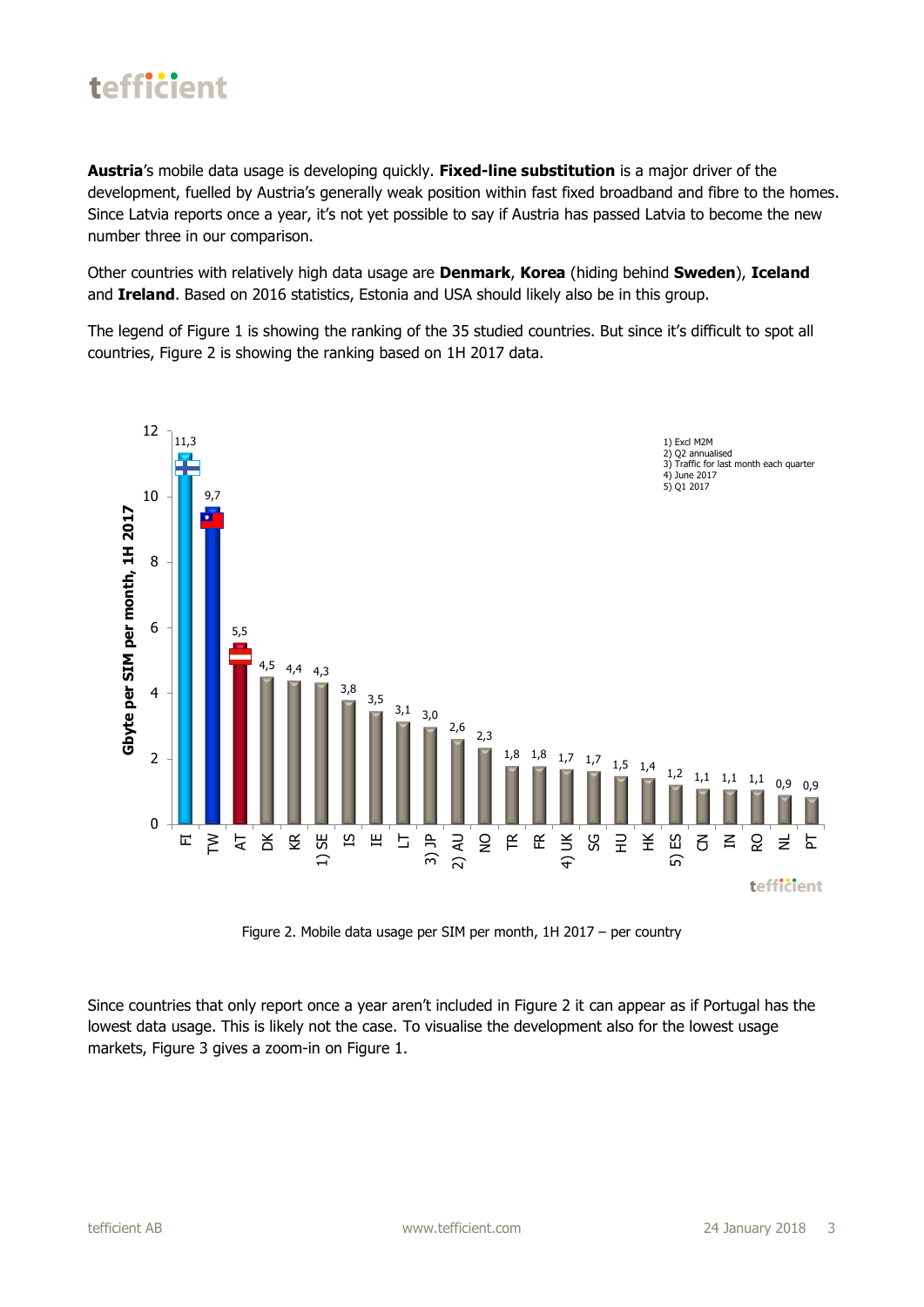

Figure 3. Development of mobile data usage per SIM per month – per country [zoom-in on low end]

2016 stats are instead suggesting that it is **Greece**, **Belgium** and **Czechia** that feature the lowest data usage. These three countries had an average data usage level lower than that of Sweden and Finland five years earlier.

Note how **India** (orange line) overtook several mature markets in 1H 2017 driven by Jio's disruptive entry. **China** (red line) has also had fast data usage growth in the wake of its fast 4G rollout, but India is now just marginally behind China.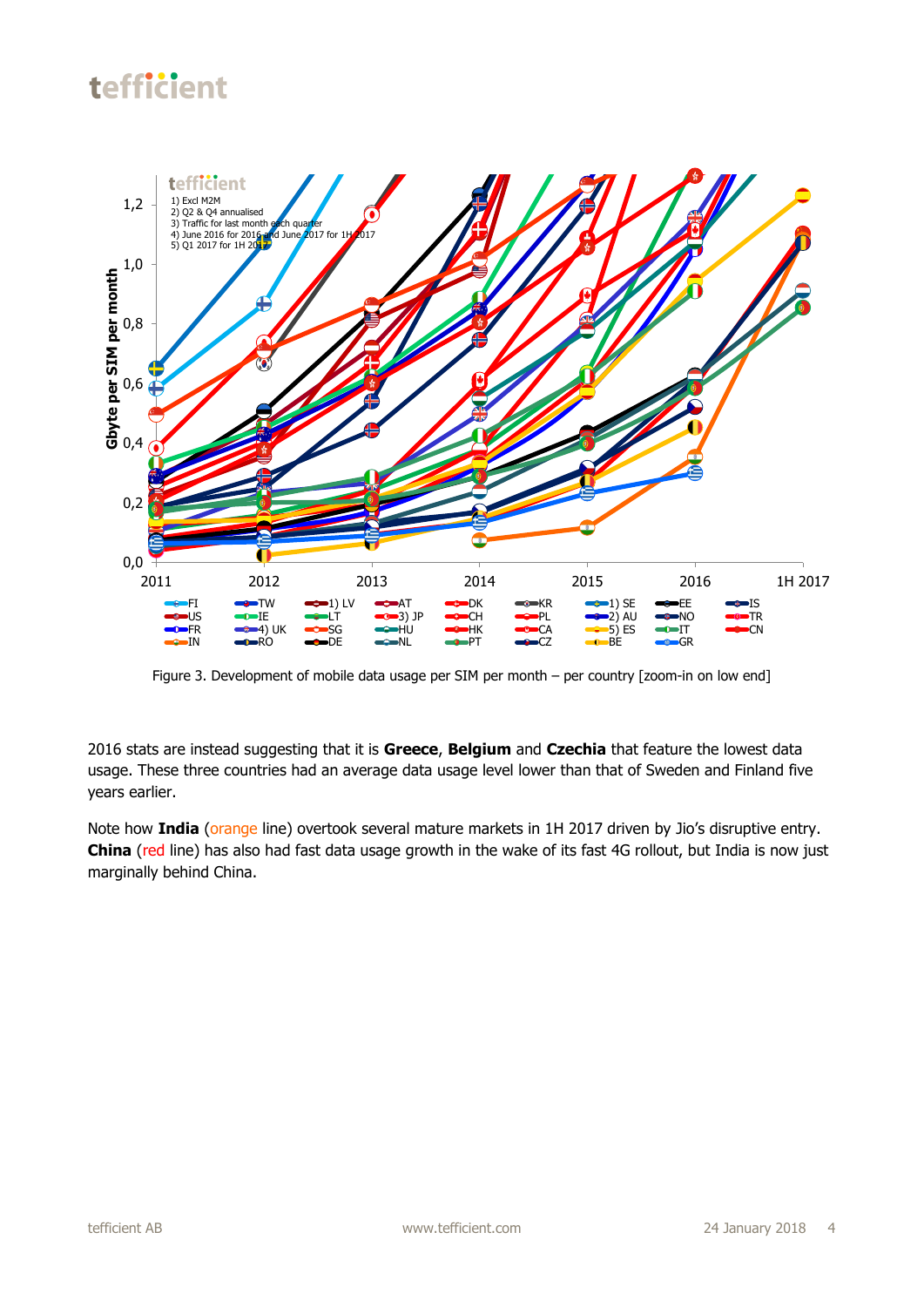#### **Data usage growth fastest in India**

Figure 4 shows the growth in average usage per SIM between the full year of 2016 and the first half of 2017.



Figure 4. Development of mobile data usage per SIM FY 2016-1H 2017 – per country

Figure 4 can't obviously contain countries which only report annually but even so, it's highly unlikely that any other country could have matched **India**'s 205% growth in average usage in 1H 2017 vs. the average usage of 2016. A growth that should be attributed to one operator, **Jio**.



Second-ranked **Lithuania** appears to have had very fast growth in data usage as well, but here we are facing a reporting comparability issue: Since January 2017, the Lithuanian regulator has included the traffic of fixed-line substitution specialist Mezon. Their products used to be WiMax based, but the company shifted to 2.3 GHz TDD LTE during 2016. Mezon's traffic is not reported for 2016, hence the shown growth rate of 134% is exaggerated, but unclear how much. In [2016,](http://tefficient.com/more-for-more-isnt-happening/) Lithuania was – without Mezon – number two in data usage growth, so the underlying growth is likely high, but not as high.

Other countries with high usage growth are **China**, **Romania**, **France** and **Turkey**. France stands out as it is the only country among the quickest growth countries that can't be said to be a developing market. In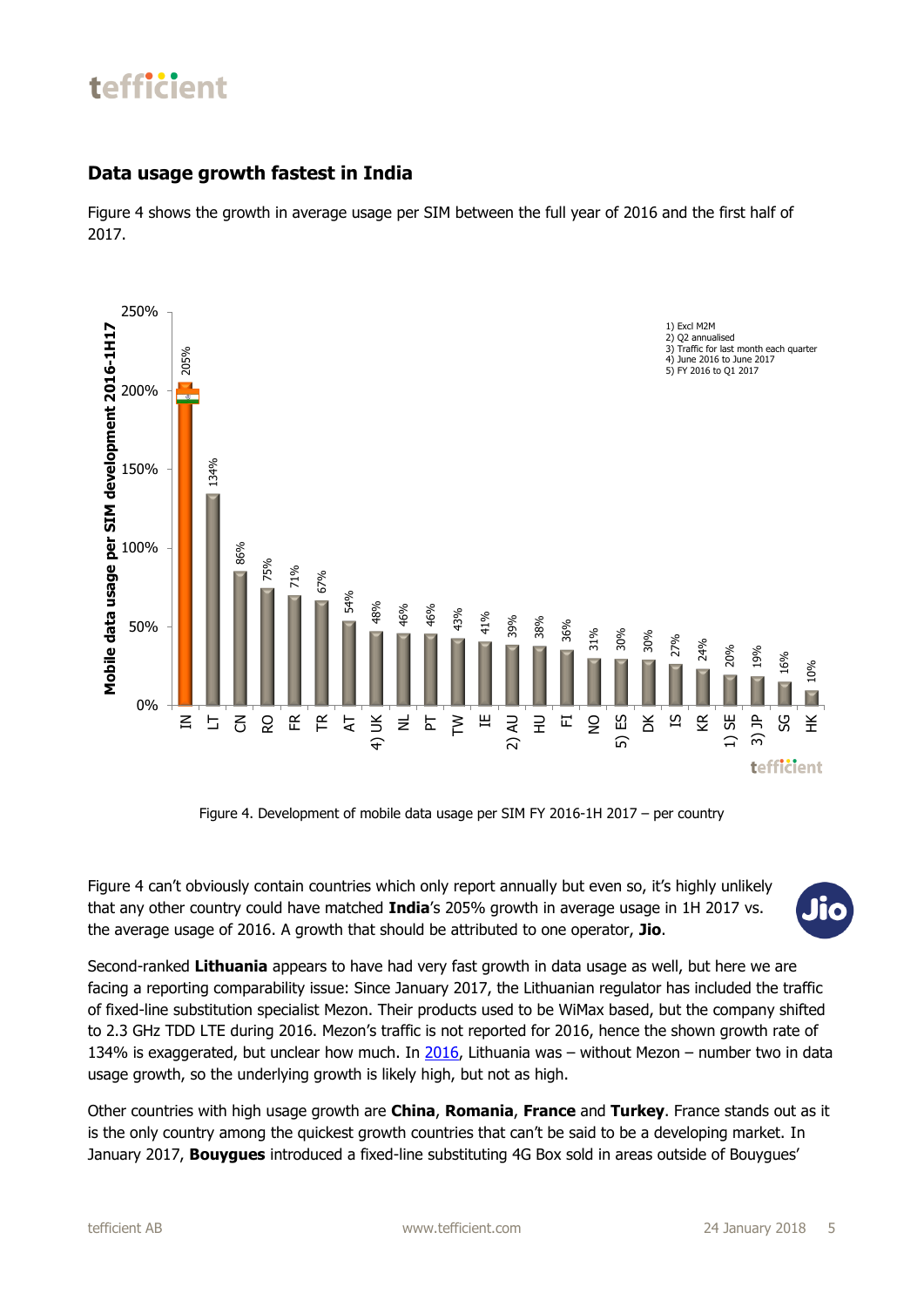

fixed network reach. In March 2017, **Free** removed the data cap for mobile customers that also subscribe to Free's triple-play service.

The French mobile data traffic has grown very quickly for a long time, though. Figure 5 shows that the yearon-year growth has **accelerated** even since the fourth quarter on 2015.



Figure 5. Year-on-year growth in total mobile data traffic – France

Returning to Figure 4, we can see that the countries with the slowest growth in mobile data usage are the mature Asian markets **Hong Kong** (+10%), **Singapore** (+16%), **Japan** (+19%), and **Korea** (+24%). Plus a European country that has had disappointing growth in data usage for a long time: **Sweden** (+20%).

Public **Wi-Fi** is a contributor to the low usage growth rates in the mentioned mature Asian markets. Whereas most other markets in our analysis (see Figure 1) has an exponential growth in mobile data, **Hong Kong** stands out as a market with only linear growth – see the red line in Figure 6.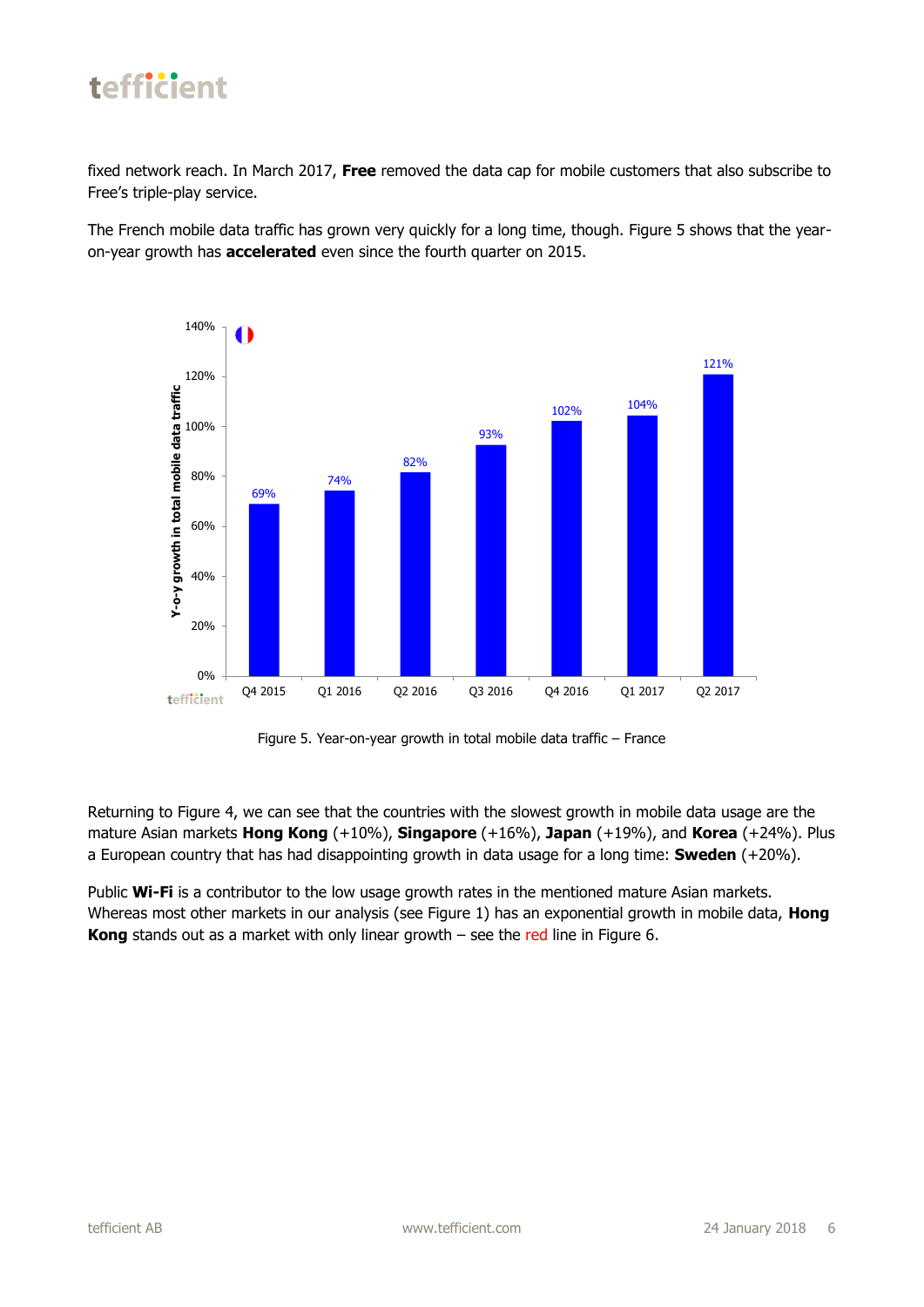

Figure 6. Comparing the development of mobile data traffic to the number of operator Wi-Fi hotspots – Hong Kong

The upper, black, line shows the number of public Wi-Fi hotspots that are operated by Hong Kong's telecom operators. Based on the data reported by the regulator OFCA, we can't say how much of the mobile data traffic that is **offloaded to Wi-Fi**, but it's clear that Hong Kong's operators have expanded the number of Wi-Fi hotspots much during the five years displayed in Figure 6.

The number of Wi-Fi hotspots in Hong Kong is more or less matching the number of cellular base stations – approximately 48000. Hong Kong's two largest mobile operators, '3' and CSL/HKT are reporting 25000 and 15000 Wi-Fi hotspots respectively. Wi-Fi offload is automatic – using EAP-SIM and/or Hotspot 2.0 – without user interaction.

The operators in Singapore – and in particular Japan and Korea – are also having large public Wi-Fi networks.

The low usage growth in **Sweden** can't be explained by operator-deployed public Wi-Fi. Unlimited mobile data plans were introduced by Tele2 and Telenor in Sweden in the end of the first half of 2017. Priced with a premium compared to unlimited plans in e.g. Finland or the Netherlands, the take-up has likely not been significant enough to move the needle in 1H 2017. The most likely explanation to the low usage growth in Sweden is however the continued expansion of fibre to the homes.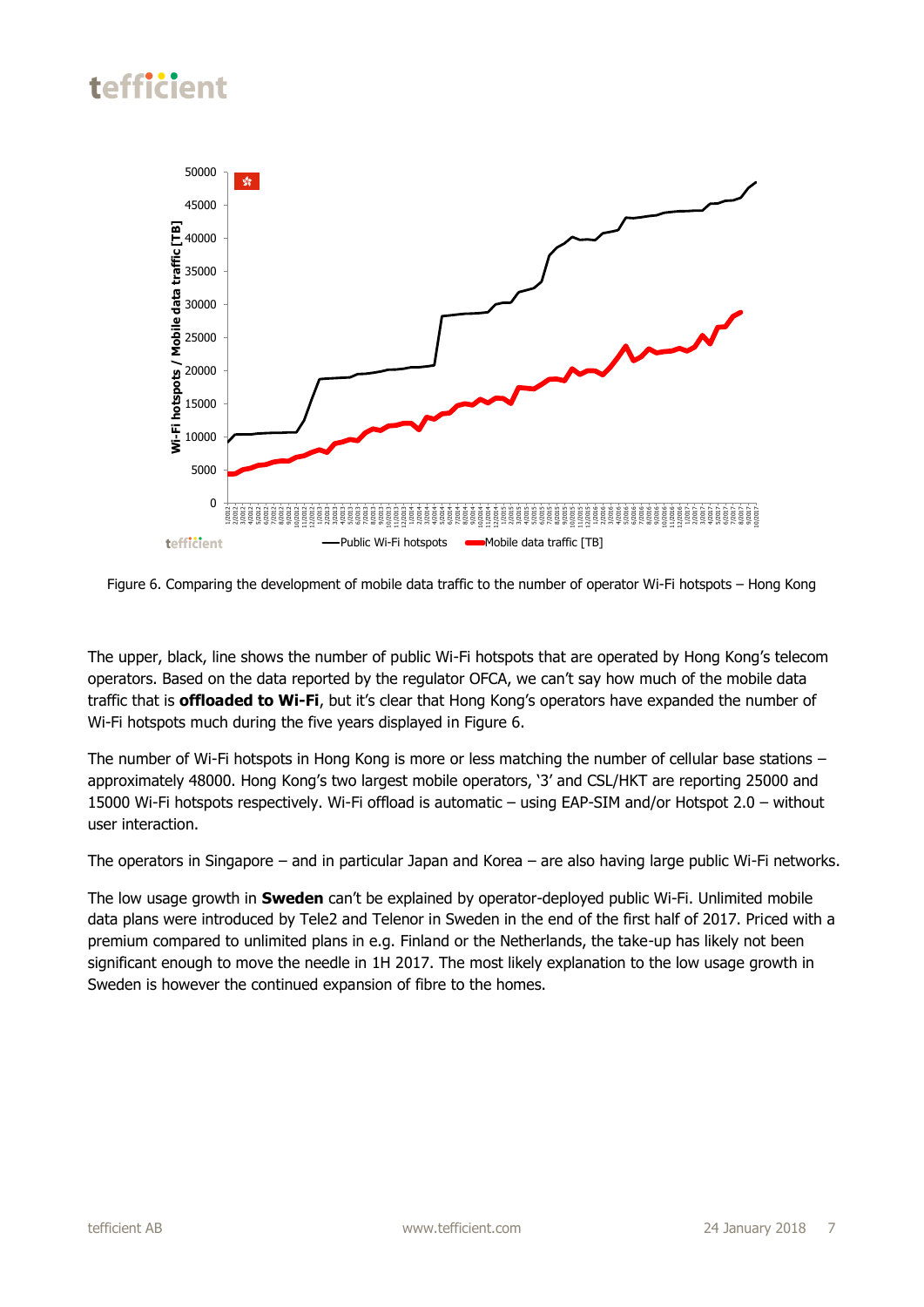

Figure 7. Development of fixed broadband subscription base and distribution – Sweden

A full **60%** of the Swedish fixed broadband market was FTTB or FTTH in June 2017 – see Figure 7 above – and the aggressive fibre deployment is making the total Swedish fixed broadband market grow quite quickly. FTTH brings very fast connections (with quite fast Wi-Fi) to Swedish households that previously likely only could get DSL. The growth within fixed automatically moves mobile data traffic to Wi-Fi within the boundaries of the home since smartphones by default prefer Wi-Fi over cellular.

Large operator Wi-Fi networks and FTTH can slow mobile data usage growth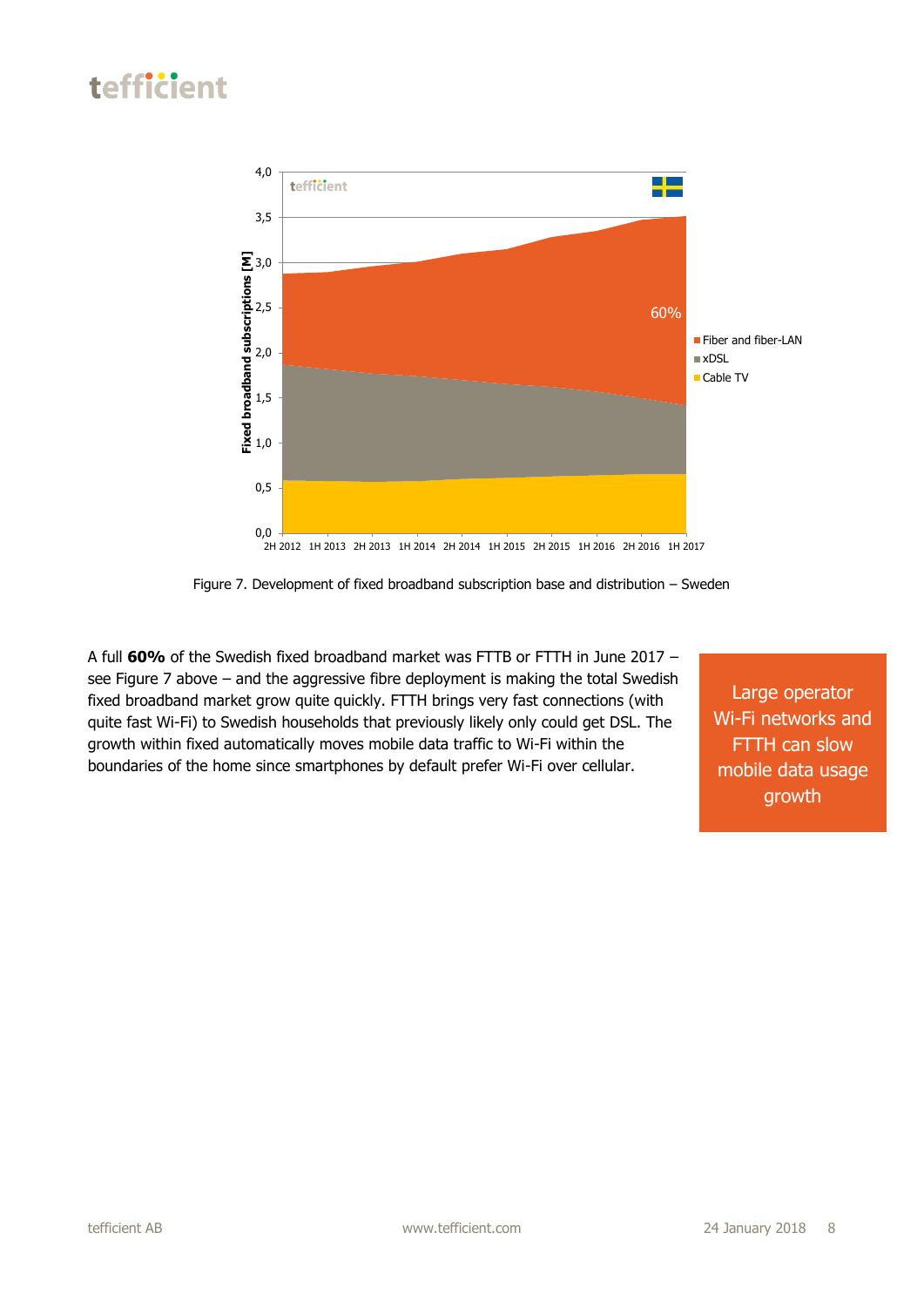

#### **Data-only seldom more than 20% of base, but defines usage**

We touched upon how Wi-Fi and fibre rollout could affect mobile data usage. But mobile operators could also address the home market with **fixed-line substitution** offers. The take-up can be significant if these offers are reasonably charged and come without volume limitations. It also helps if they fixed broadband offering is weak with much DSL is the mix.

This pretty much described the situation in **Austria**, a country that starts to emerge as one of Europe's mobile data leaders. To begin with data-only for home use – with unlimited data volume, but with speed tiers – was offered by the challenger operator, '3', but T-Mobile and finally even the fixed line incumbent, A1, followed with offers that are structured in essentially the same way.

As shown in Figure 8 below, T-Mobile and A1 are currently both pricing themselves into the market, offering the first three months for less than 10 EUR regardless of speed tier.



Figure 8. Current fixed-line substitution offers – Austria

Figure 9 plots the average data usage per SIM vs. the data-only penetration of country SIM base. Given our introduction, it's perhaps not surprising to find that Austria has the highest data-only penetration of our studied countries; **23.7%** in June 2017.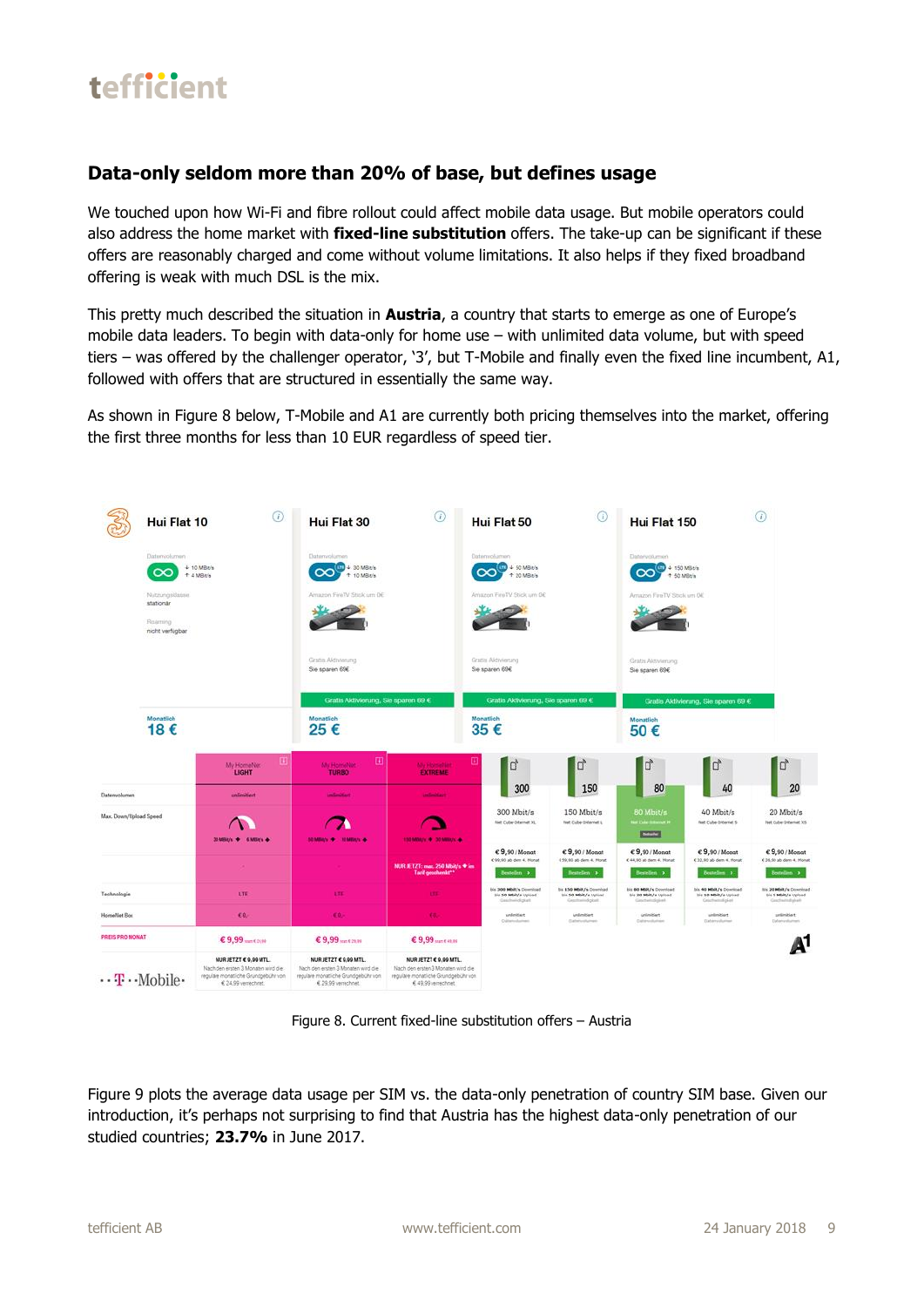

Figure 9. Mobile data usage vs. data-only penetration

The data-crazy **Finland** actually had a bit of a decline in its data-only penetration with 'just' 19.3% of base being data-only in June 2017 (vs. 19.6% in December 2016). Also in **Australia** data-only is popular, but it doesn't have the same effect on data usage as elsewhere.

Generally speaking though, the adherence to the regression line is quite strong. Countries without a developed data-only market such as Greece, Belgium, the Netherlands and Czechia are also having a low average data usage. An exception is Turkey where average data usage is high in spite on a near non-existent data-only market.

Data-only penetration is a significant driver of mobile data usage

The easiest way for low-usage countries to grow data usage and expand the mobile market would be to start addressing and monetising the data-only segment.

Some of the countries in Figure 9 are also reporting the data-only traffic. For these countries, we can compare the data-only penetration of the SIM base to its share of the total mobile data traffic, see Figure 10.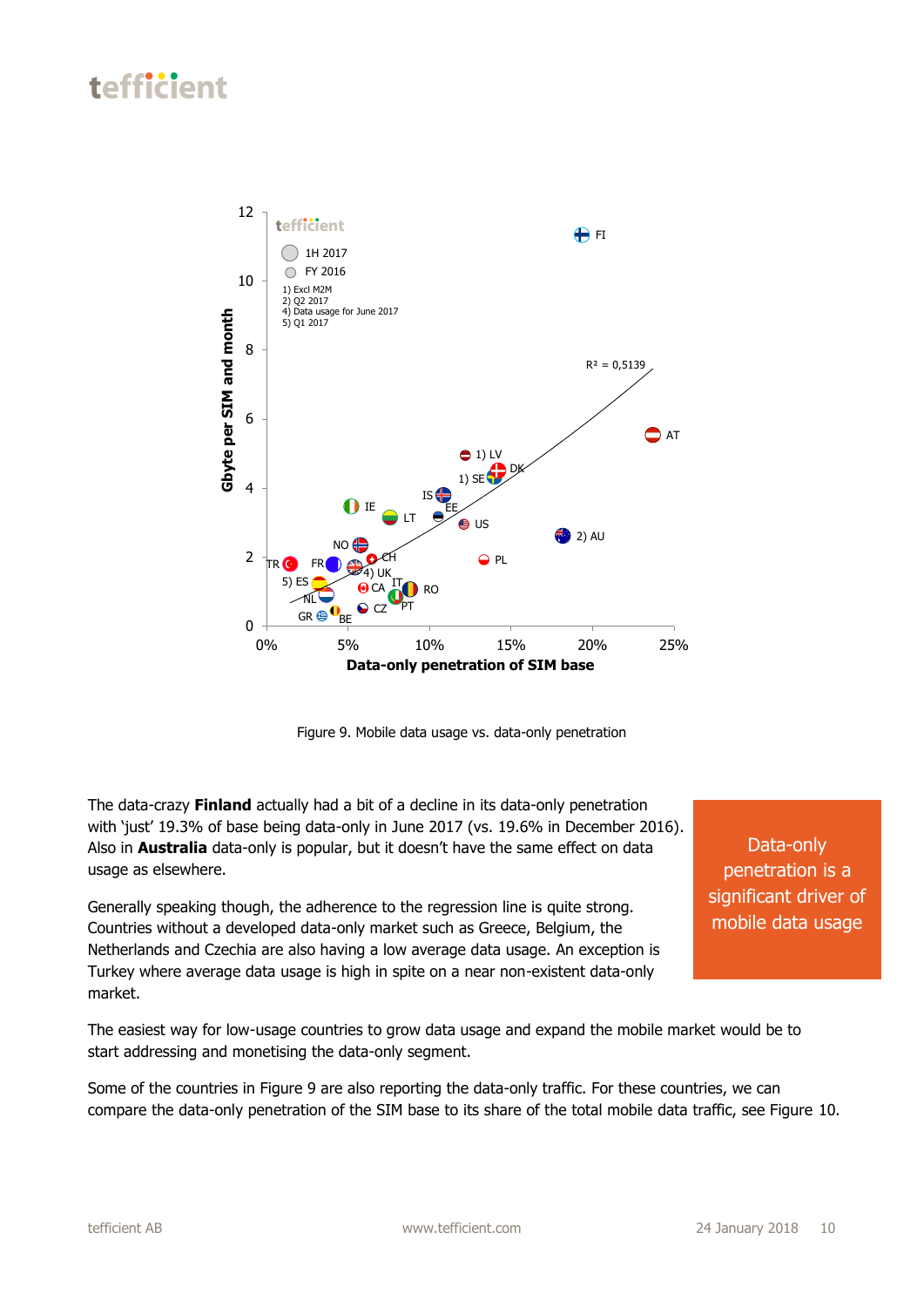

Figure 10. Data-only share of total traffic vs. data-only penetration

With the exception of France, data-only SIMs are carrying a disproportionally high share of the data traffic:

- **•** Belgium 8x higher traffic per data-only SIM vs. any SIM
- Czechia **6x**
- Norway **6x**
- Portugal **5x**
- Greece **5x**
- Iceland **4x**
- Romania **3x**
- Sweden **3x**
- Ireland 3x
- Australia **2x**
- France **1x**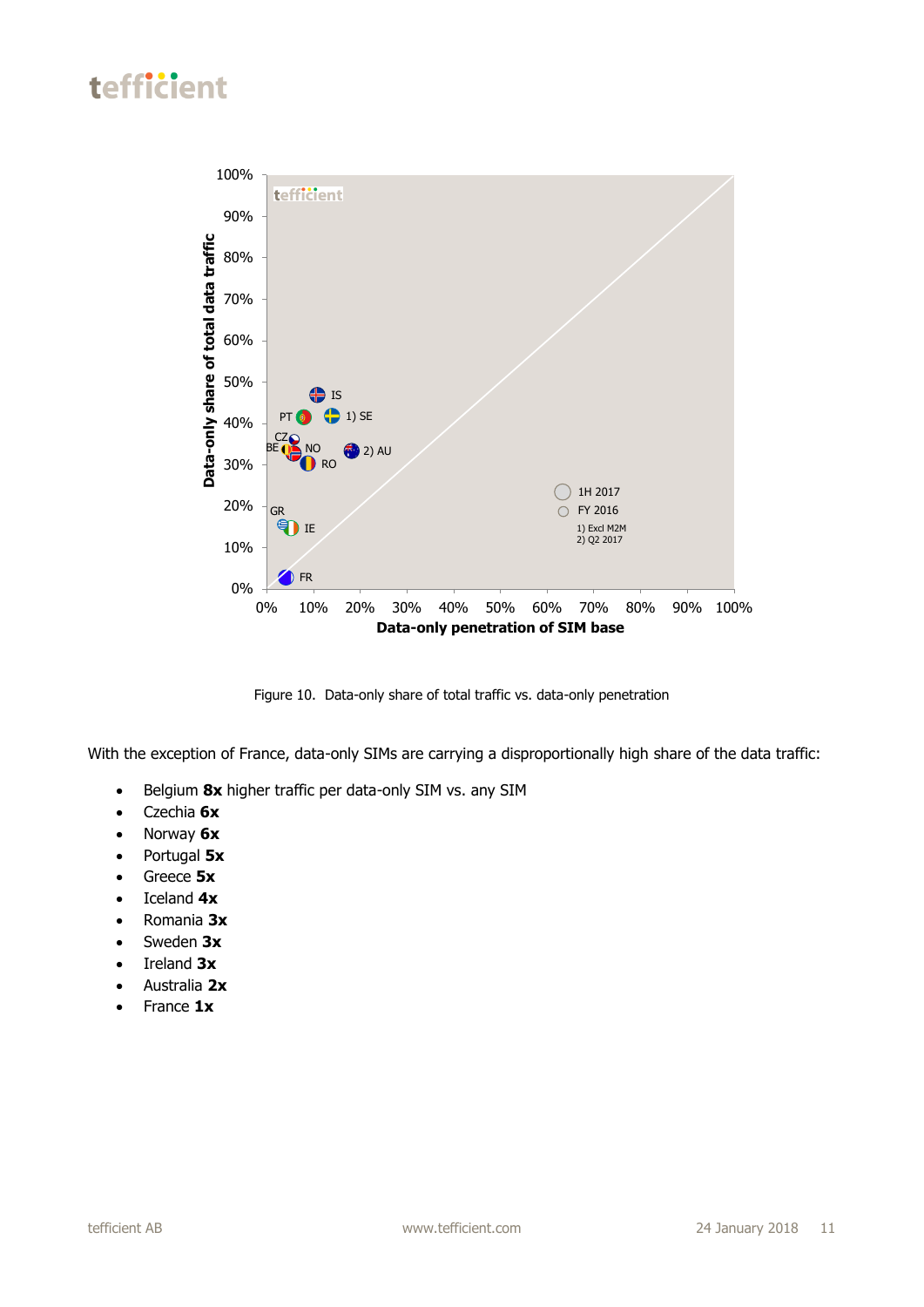

#### **4G adoption a weakening driver of data usage**

If data-only defines overall data usage, the same can't really be said for 4G.

Figure 11 plots the average data usage per SIM vs. the 4G adoption within the country SIM base. **Korea** is highest with 77% followed by **Taiwan** and **Singapore** with 71%. But the adherence to the regression line is much weaker than in the previous data-only section.



Figure 11. Mobile data usage vs. 4G LTE adoption

In Finland, only 43% of SIMs have subscriptions which allow 4G speeds<sup>3</sup> but the average data usage is still much higher than Korea. While operators from time to time still like to report that 4G drives data usage, Figure 12 shows that 4G in itself is a much weaker driver of traffic than data-only (compare with Figure 10).

**Korea** has already reached the point where essentially all data traffic is on 4G. This happened even though the 4G penetration was 'just' 77% in June. The three MNOs in **Japan** are also approaching the point where all mobile data traffic is on 4G. The

4G adoption is a weakening driver of mobile data usage

<sup>1</sup> <sup>3</sup> Higher or equal than 30 Mbit/s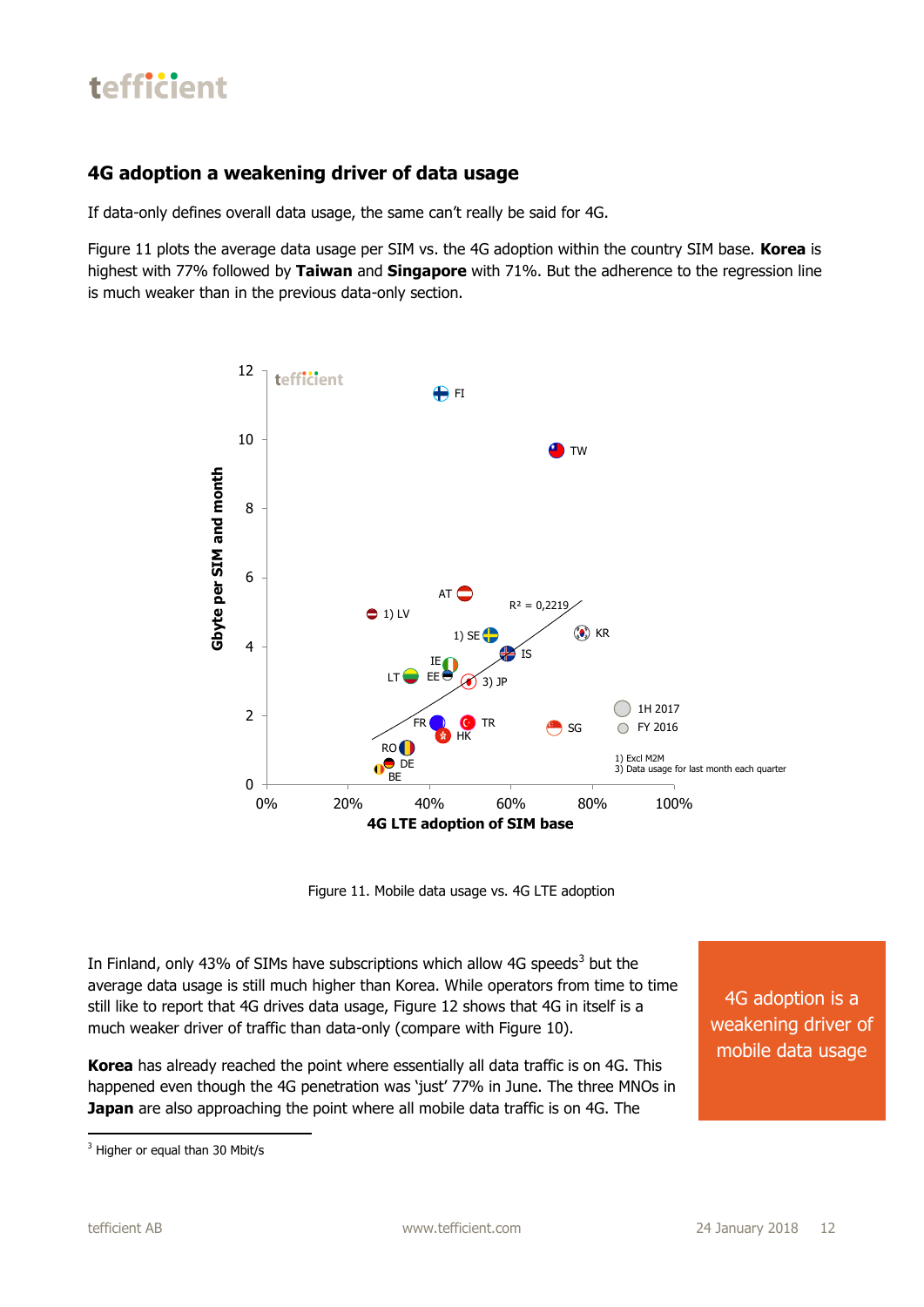position of **Turkey** in Figure 12 is also interesting; it might be considered as a developing market compared to the European markets in the chart, but Turkey's share of data traffic on 4G is higher. It suggests that the Turkish operators skipped 3G data to more or less immediately move into 4G.



Figure 12. 4G LTE share of total traffic vs. 4G LTE adoption

Without exceptions, 4G LTE users are carrying a disproportionally high share of the data traffic – but in comparison to data-only, the multipliers are much lower:

- Lithuania **2.2x** higher traffic per 4G LTE user vs. any SIM
- $\bullet$  France  $2.1x^4$
- Belgium **2.0x**
- Turkey **1.9x**
- $\bullet$  Ireland  $1.8x$
- Estonia **1.7x**
- Japan **1.5x**
- Sweden **1.4x**

1

<sup>&</sup>lt;sup>4</sup> As said in the \*\* footnote in the graph; the French traffic isn't necessarily all 4G traffic, but traffic generated by users that have been active on 4G during a quarter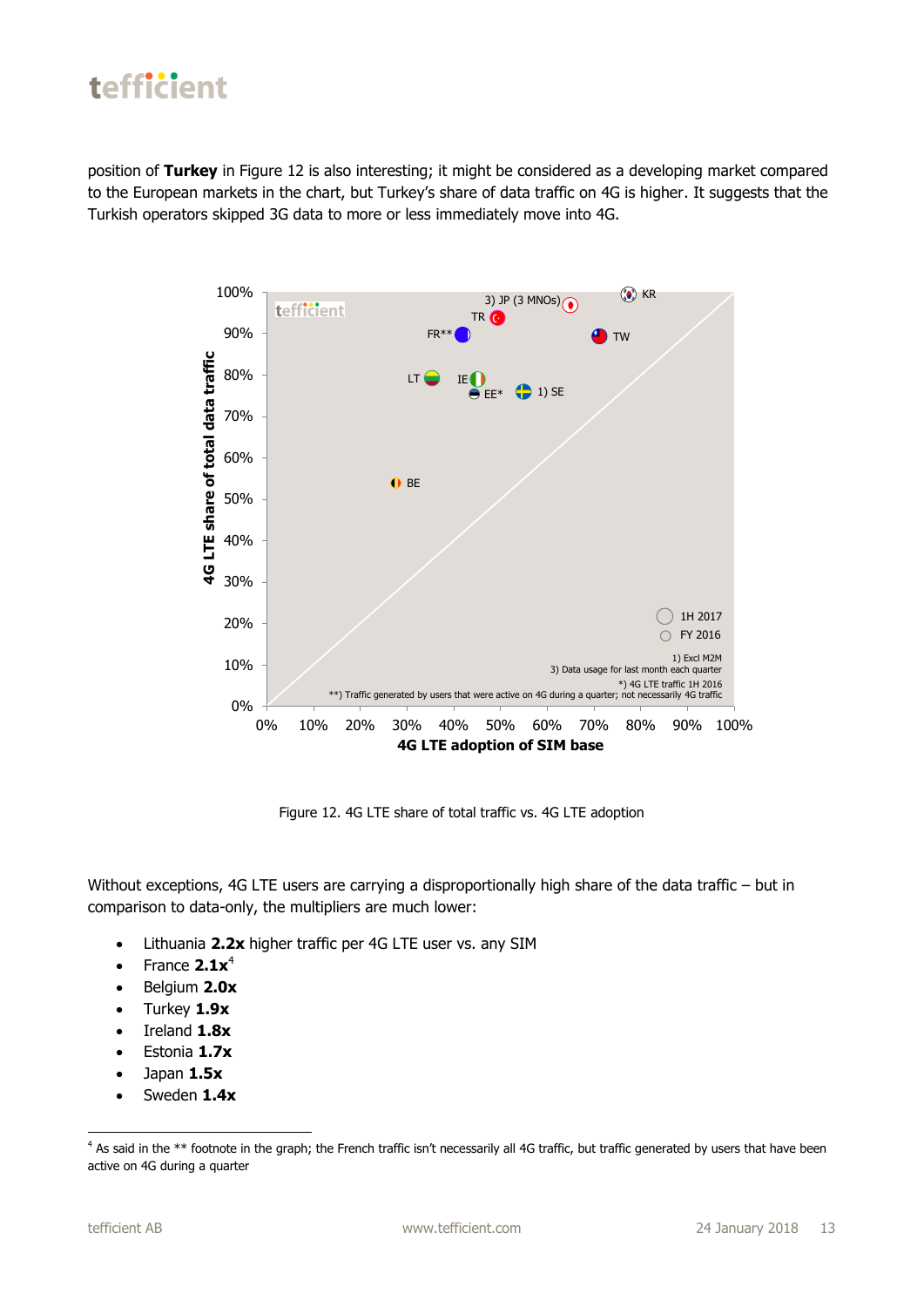

- Korea **1.3x**
- Taiwan **1.3x**

If comparing with Figure 11 it is clear that the 4G multiplier drops with an increasing 4G adoption. It is, in other words, when 4G still has relatively low adoption – like in Lithuania, Belgium and France – that it makes a difference for the overall data usage. Once 4G has become more common, the effect of the early adopters is watered out and the delta between a 4G user and any SIM becomes smaller.

Over time, the 4G penetration will grow – simply because new terminals will, almost by default, have 4G – but it will no longer have any strong impact on the average data usage.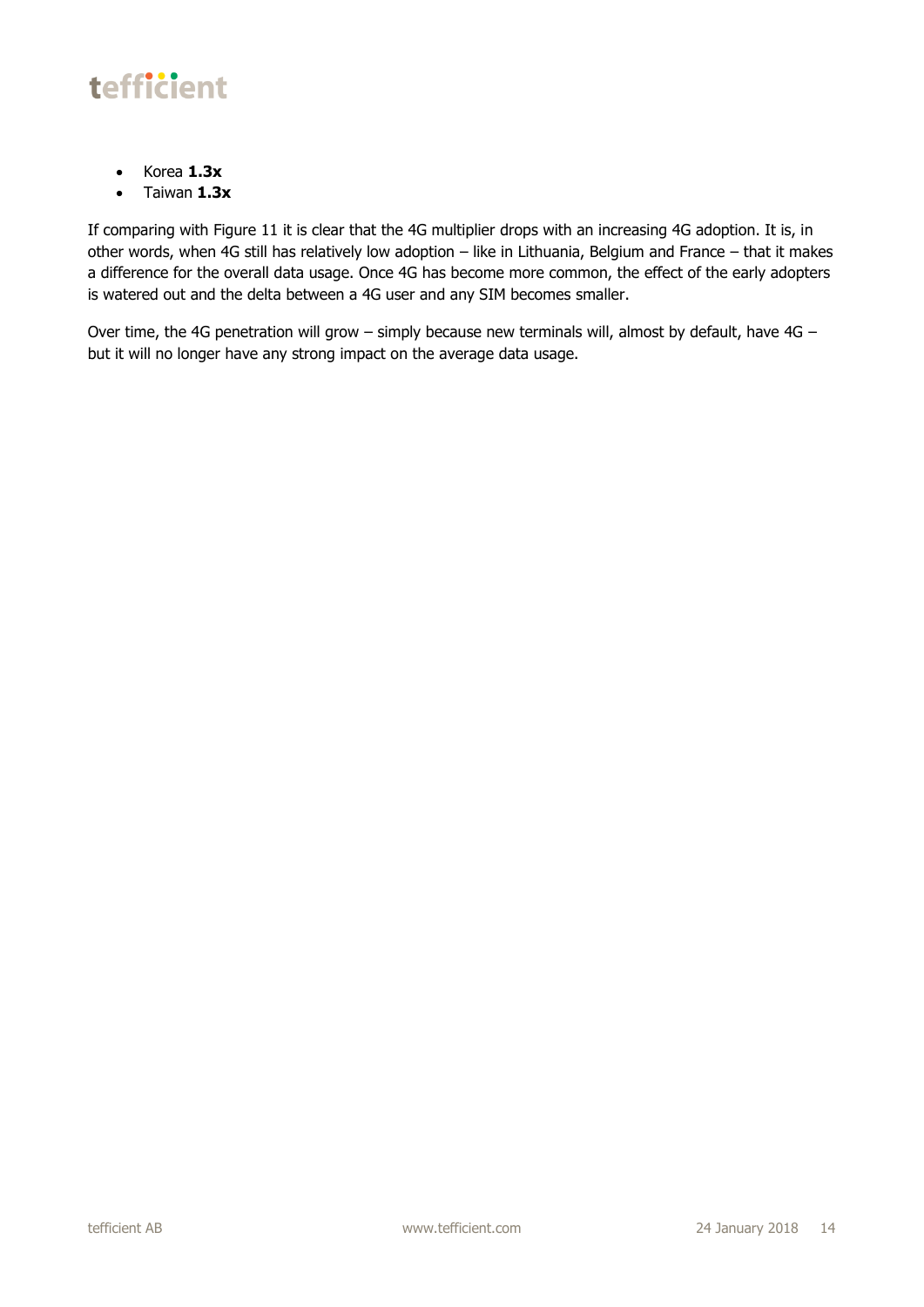#### **The total revenue per GB can vary with a factor of 26**

Most mobile operators in mature markets aren't attempting to monetise voice and SMS based on usage any longer; they have instead made these allowances unlimited and included them in a flat fee. This means that the remaining price-defining parameter for most mobile users is **data volume**. Even though more and more operators introduce unlimited propositions, these are often the last step in a tiered data plan<sup>5</sup> – which means that price still, essentially, is about data volume.

Figure 13 plots the *total* mobile service revenue per gigabyte<sup>6</sup> against the average mobile data usage per SIM and month.



Figure 13. Mobile data usage vs. total mobile service revenue per consumed Gbyte

The amber line shows where **20 EUR of ARPU** is earned. Countries below it had an ARPU lower than 20 EUR; countries above an ARPU higher than 20 EUR.

There are five countries where operators enjoy much higher total revenue per consumed gigabyte: **Greece**, **Canada**, **Belgium**, **Germany** and **Czechia**. The positions of these countries are based on 2016 statistics

**.** 

<sup>&</sup>lt;sup>5</sup> There are exceptions to this, e.g. Elisa, DNA and Swisscom, where the price-defining parameter instead is data throughput. There are also operators mixing several parameters such as volume, throughput, policy, zero-rating, video resolution, service bundling etc. <sup>6</sup> Attributing zero value to voice and messaging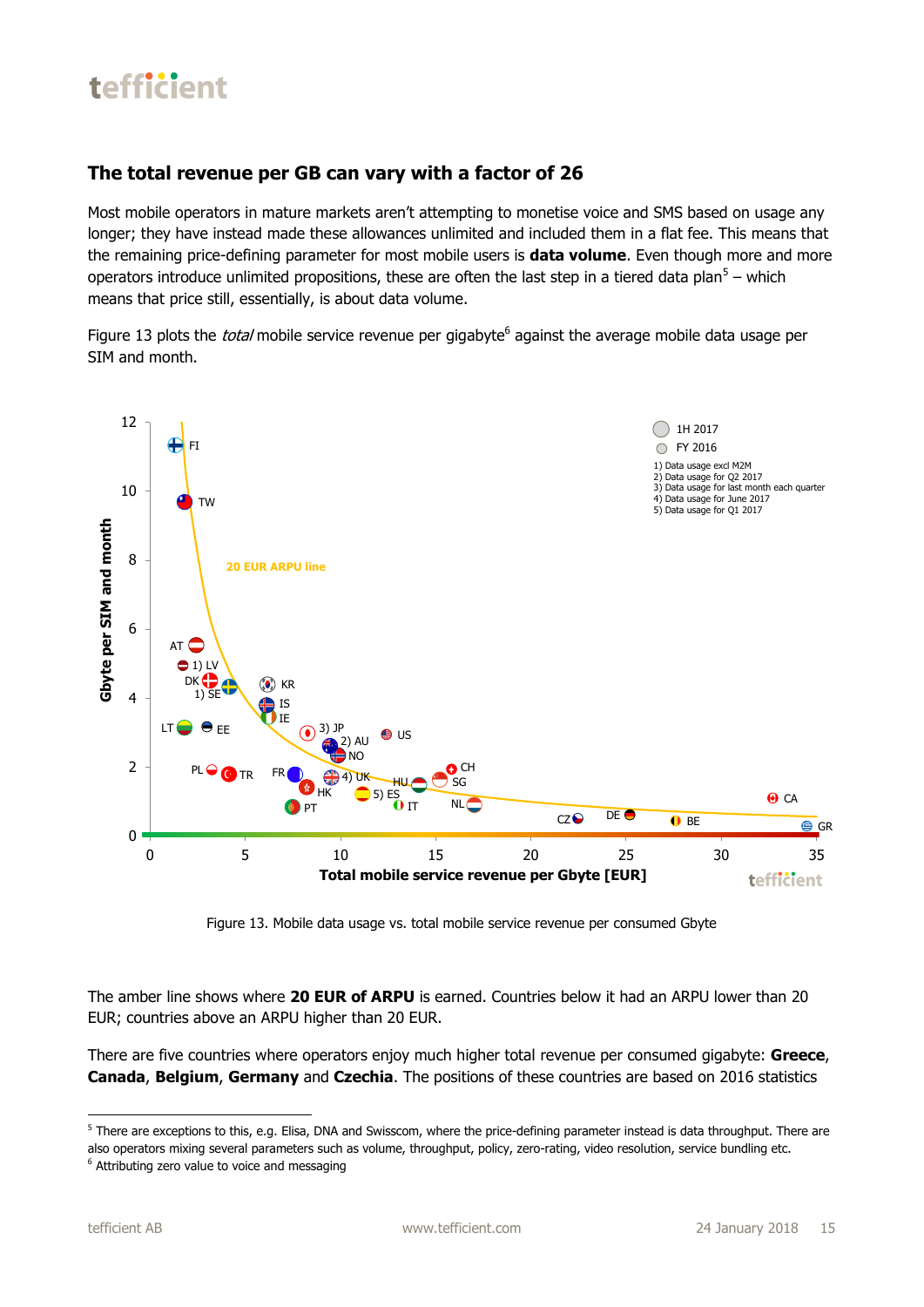

(simply because of these regulators not reporting more frequently than calendar year or, as in the case of Greece, not yet having reported any 2017 stats). If 1H 2017 statistics would be available, the positions would move left towards lower total revenue per GB. There would still be a gap to the other countries, though: The movements are not that fast and these countries have been classified as 'expensive' in every analysis we have issued done since 2012. It's important to point out that our analysis looks at what the mobile operator industry de facto charges end-users, not what the currently best offer on the market is. In reality, most users are on old price plans because they are still locked in by a contract – or because they have not bothered to find a better deal.

In the other end of the scale we find the countries where operators get the lowest revenue per consumed gigabyte: **Finland**, **Latvia**, **Lithuania**, **Taiwan** and **Austria**.

Looking at Figure 13 we can conclude – as in all our previous analyses on this topic – that the key explanation to high mobile data usage is low effective revenue per gigabyte: **Bigger data buckets lead to lower revenue per GB – which, on the other hand, increases usage**. At least when customers can use those big buckets also on data-only devices; see Figure 9.

Finnish operators have the lowest total revenue per gigabyte – Greek operators the highest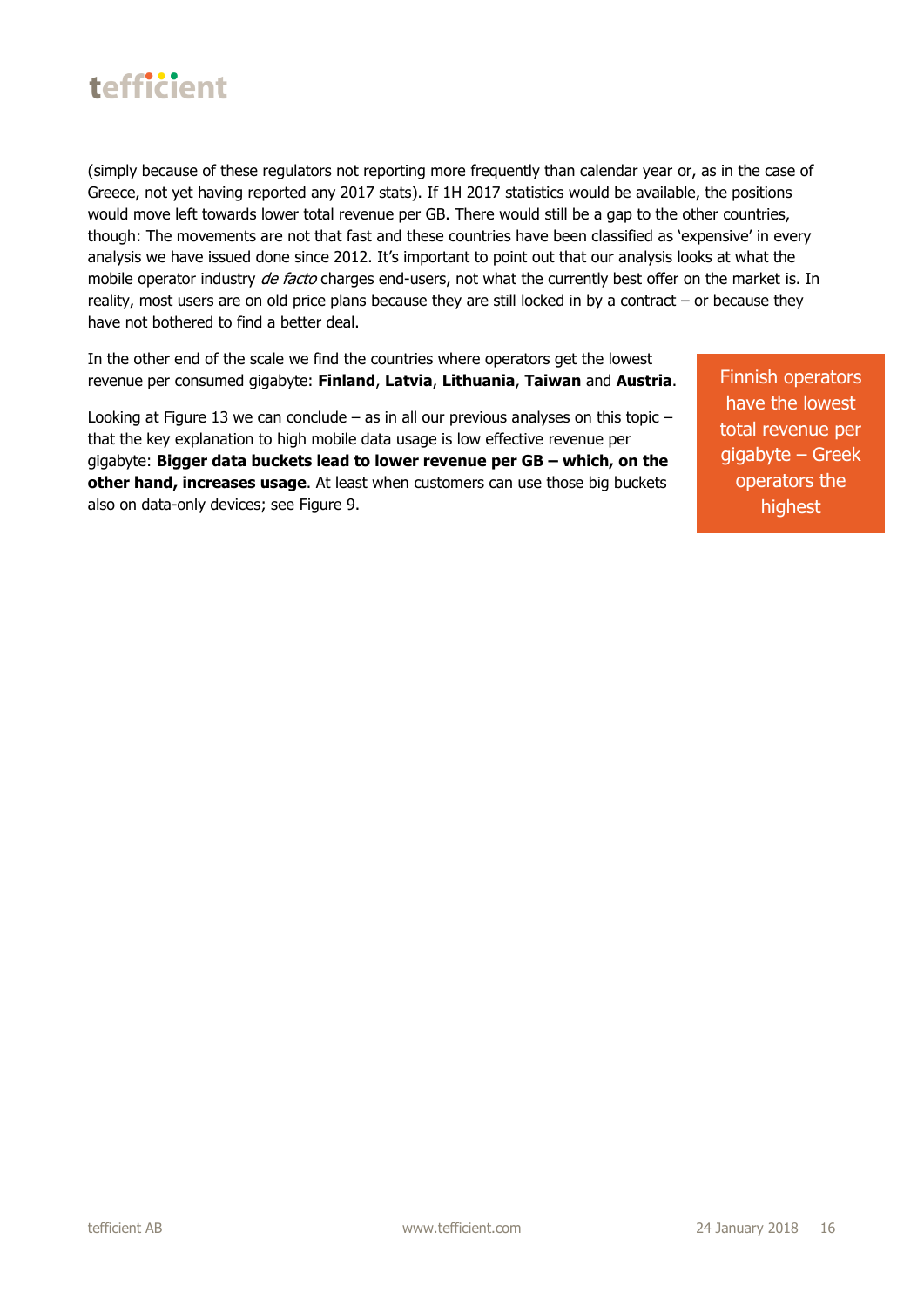#### **Only weak correlation between data usage and ARPU**

Figure 14 is a variant of the just-shown revenue per GB chart – it plots the usage against the average revenue per SIM, i.e. the ARPU.



Figure 14. Mobile data usage vs. total mobile service revenue per SIM

Of our studied markets, there are three where operators derive ARPUs much higher than elsewhere: **USA**, **Canada** and **Switzerland**. As mentioned previously, 1H 2017 positions (if available) would likely have moved to the left in the chart, but it's highly unlikely that USA, Canada and Switzerland would have closed the gap on the other countries.

Operators in the upper left corner – such as **Finland**, **Austria**, **Latvia**, **Lithuania** and **Poland** – are being the most generous with mobile data considering their ARPU.

It's disappointing to see that the regression line isn't pointing in a north-easterly direction; there is not much in Figure 14 that suggests that operators in a country can expect to get rewarded with higher ARPU when usage grows. The adherence to the line is also very weak.

But isn't every other operator telling that they have a "**more for more**" strategy? I.e. they will give customers more data *if* they pay more. As shown already in our [previous analysis,](http://tefficient.com/more-for-more-isnt-happening/) this is rather wishful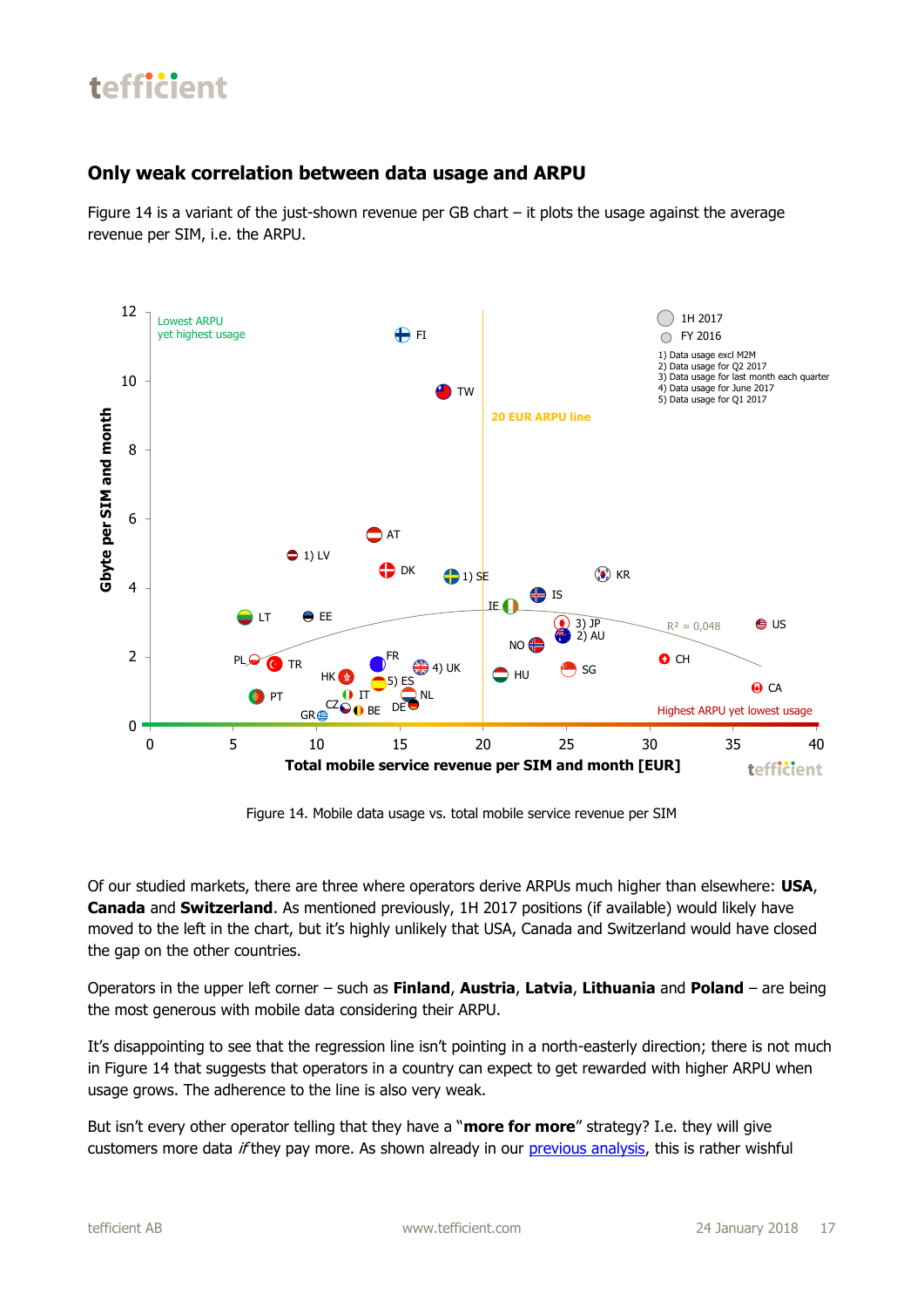

thinking than reality. Many operators are giving customers more data regardless. This means that most operators should be proud for "more of the same" since quite many actually experience "more for less".

To demonstrate, we introduce the Christmas tree graph.



Figure 15. Mobile data usage vs. development in total mobile service revenue per SIM – with trends from 2016

Just like the branches of a Christmas tree, all arrows in Figure 15 are going upwards since data usage is growing in every single country. But the tree is unbalanced: Too many branches are pointing left towards lower ARPU – too few pointing right towards higher ARPU. It's quite an unsightly Christmas tree to be honest.

There are only five markets in which the growth in data usage has led to a growth in ARPU (in local currency): **Turkey**, **Japan**, **Sweden**, **Finland** and **Norway** (just, but still). These markets could be classified as "more for more" markets. It doesn't mean that every operator in these markets is successful, though.

In most markets it's not "more for more" – it's "more for less"

In all the other markets, the mobile ARPU has declined in spite of the growth in mobile data usage. These markets are "more for less". This doesn't mean that every operator in these markets is losing.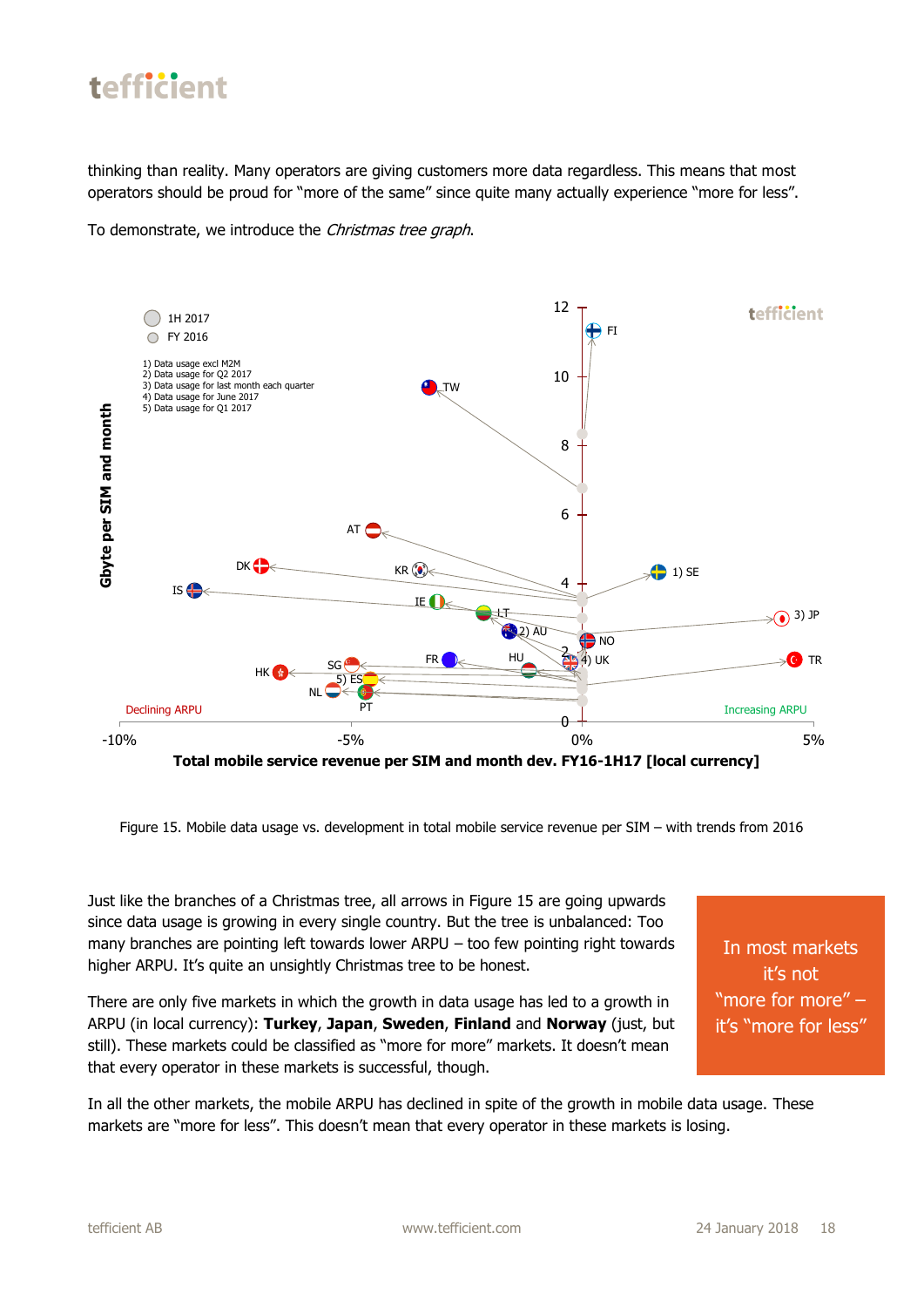The next graph, Figure 16, shows how fast the **erosion** in the total mobile service revenue per gigabyte has been in 1H 2017.



Figure 16. Erosion in total mobile service revenue per GB – 2016 to 1H 2016

**Lithuania**, in part due to the mentioned comparability issue due to the inclusion of Mezon, had the fastest erosion: -58%. **France**, featuring the quickest usage growth of more mature markets, follows with -43%. The erosion is also fast in **Austria**, the **Netherlands**, **Portugal**, the **UK**, **Taiwan** and **Ireland**.

In the other end of the scale we find the markets that also had the lowest growth rates in data usage: **Japan**, **Hong Kong**, **Sweden**, **Singapore** and **Korea**.

Will the future hold even faster revenue erosion? Many operators have introduced plans with unlimited data in the first half of 2017 – won't that make things worse? Not necessarily; as said, these plans are typically premium plans. They will drive data usage, but perhaps not as much as expected as the primary motivation to buy them seems to be **peace of mind** – as opposed to a burning desire to consume that much more mobile data. As shown in our [previous analysis,](http://tefficient.com/more-for-more-isnt-happening/) operators with bucket plans have generally been almost as quick to inflate those buckets as unlimited users have been to self-serve themselves to more data.

What makes operators with bucket plans so nervous that they themselves erode prices? Competition. Operators know that the best strategy to keep a customer is to *not* limit his/her data usage. This means that almost all operators – regardless of what they say – are on the "more for the same" track where **customer loyalty is more important than a few extra Euros**.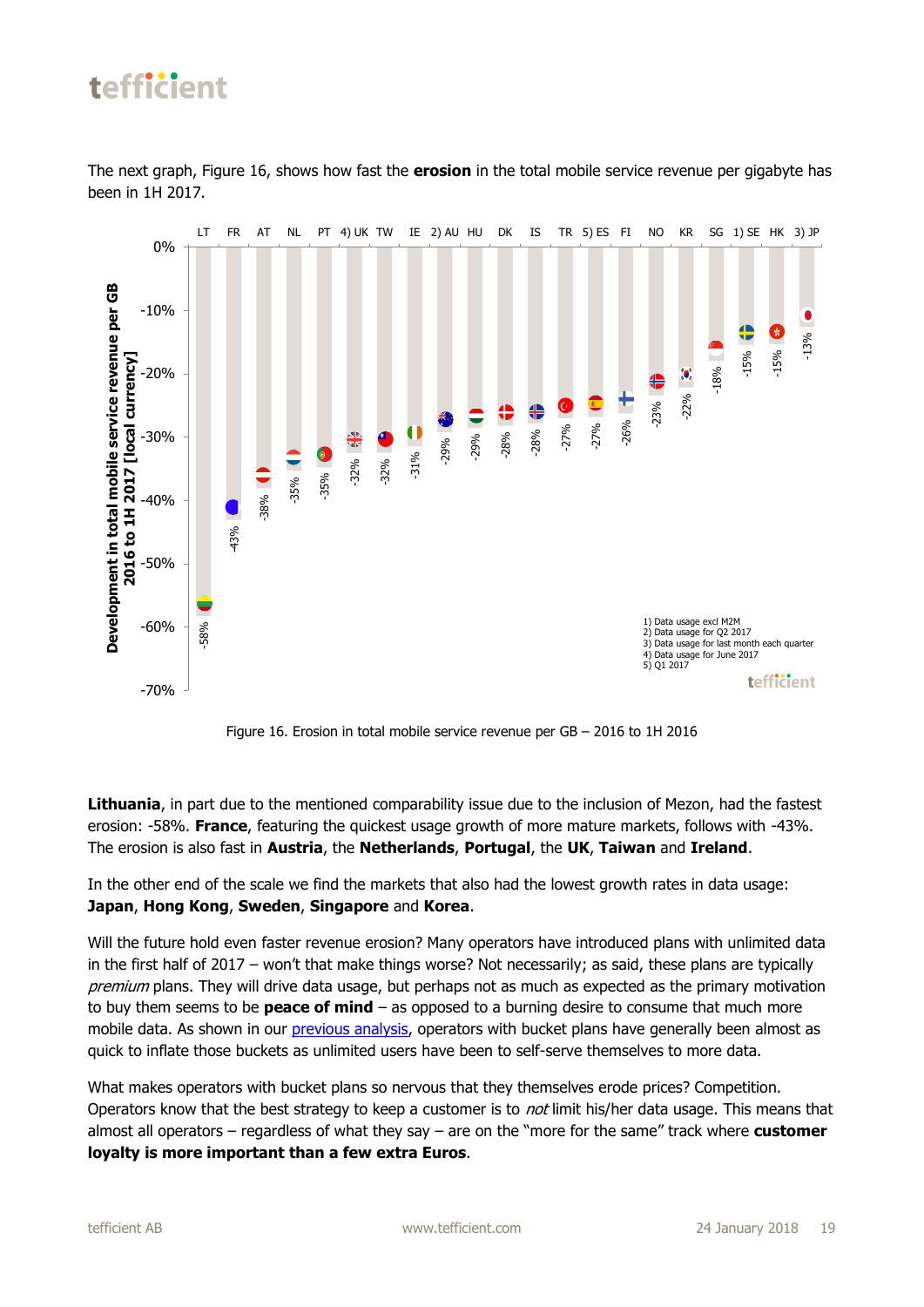#### **Conclusion**

Mobile data usage is still growing in all of the countries covered by this analysis. The growth rates are very different and so are the usage levels. As usual, **Finland** tops the charts – with 11.3 GB per average SIM per month in the first half of 2017. But in spite of **60%** of non-M2M SIMs being **unlimited**, the data usage isn't particularly fast there. We added India and China to our analysis and whereas China's usage growth in quick, **India**'s is rocketing. But also Lithuania, Romania, France, Turkey and Austria demonstrate rapid growth.

Our analysis shows strong correlation between the **data-only penetration** of a country's SIM base and the average data usage. **Austria** is together with **Finland** and **Australia** the data-only powerhouses of the world with about 20% penetration.



The **4G** share of total mobile data traffic has already effectively reached 100% in **Korea** even though the 4G adoption is less than that; 77%. The rest of the world is behind Korea in 4G adoption, but Korea's data usage isn't the highest. For other mature markets this means that the data usage upside by an increasing 4G adoption in itself is limited. Data usage could instead be elevated by an increased data-only penetration through fixed-line substitution. But a prerequisite for this – and for high data usage in general – is that the **total revenue per gigabyte** is low.

This is the case in **Finland**, **Latvia**, **Lithuania**, **Taiwan** and **Austria**. These countries are the Shangri-La for mobile data users.

**Greece**, **Canada**, **Belgium**, **Germany** and **Czechia** represent the opposite. The total revenue per gigabyte here is roughly 20 times higher than in Finland. And consequently, mobile usage is very low.

Low data usage doesn't necessarily mean that the ARPU is low, though. **USA** and **Canada** have the highest ARPU levels among the countries in our analysis and the Canadian consumers should be particularly unsatisfied with that – given how few gigabyte they can consume for that ARPU.



With the 'Christmas tree' visualisation we show how difficult "**more for more**" generally is. In 16 markets – Iceland, Denmark, Hong Kong, the Netherlands, Singapore, Portugal, Spain, Austria, Korea, Taiwan, Ireland, France, Lithuania, Australia, Hungary and the UK – **ARPU declined** in the first half of 2017 even though the data usage increased.

Only in five markets – Turkey, Japan, Sweden, Finland and Norway – ARPU increased on the back of an increase in data usage.

We will shortly follow this country-focused analysis up with [another one](http://tefficient.com/spotting-the-operators-capable-of-monetising-the-data-usage-growth/) focused on operators. It will highlight the operators that are successful in

implementing "more for more", bucking the generic "more for less" trend observed here.